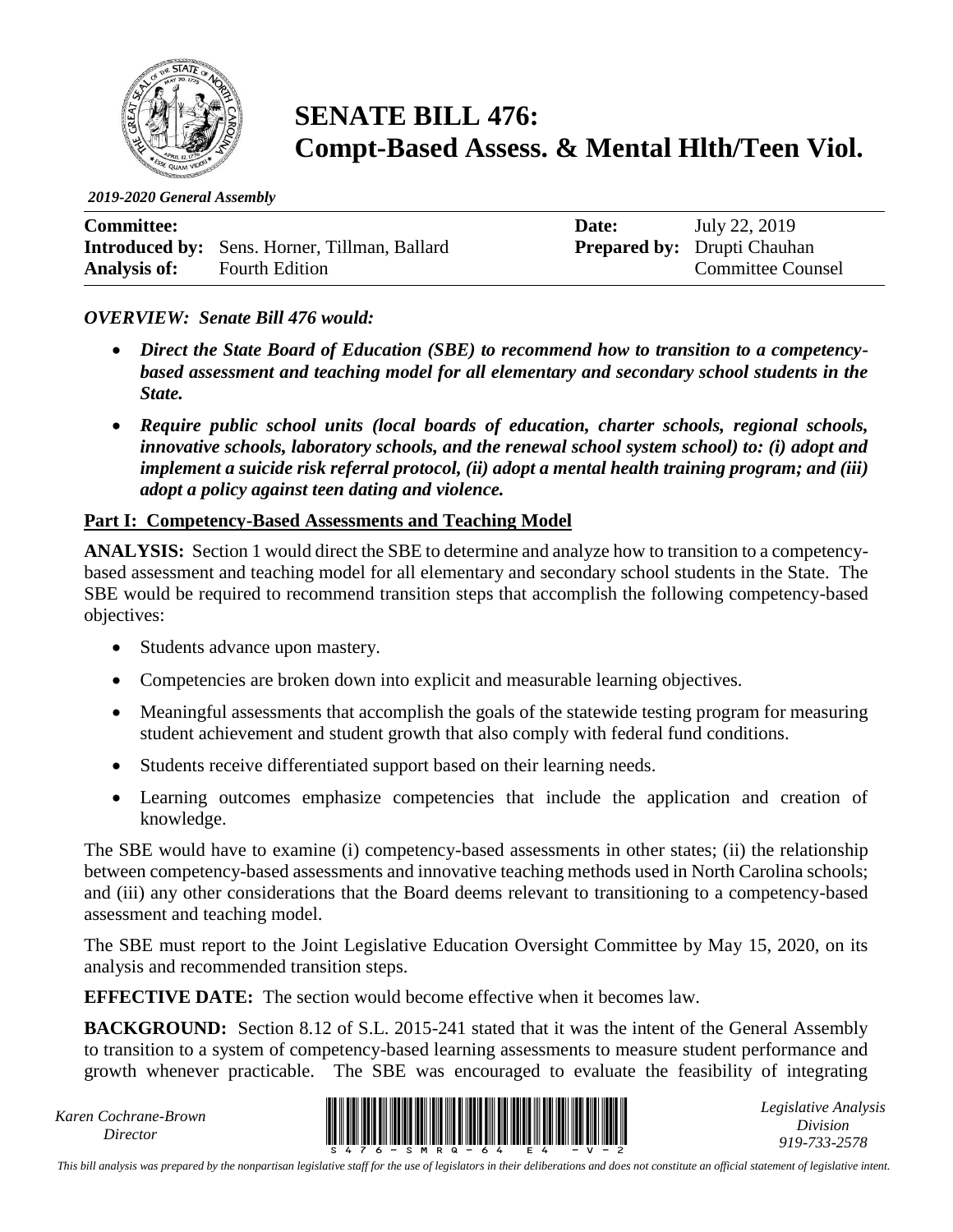# **Senate Bill 476**

*Page 2*

competency-based assessments for use in local school administrative units and as a part of the statewide testing program for measuring student performance and student growth.

## **Part II: Suicide Risk Referral Protocol and Mental Health Training Program**

**ANALYSIS:** Section 2 requires that public school units to adopt and implement a suicide risk referral protocol and mental health training program for school personnel who work directly with students in grades kindergarten through 12. "School personnel" would be teachers, instructional support personnel, principals, and assistant principals. In the discretion of the public school unit, "school personnel" could also include other school employees who work directly with students in grades kindergarten through 12.

The suicide risk referral protocol would be required to, at a minimum, do all of the following:

- Inform school personnel of suicide risk referral procedures, including the provision of training.
- Establish crisis teams.
- Inform school personnel on how to identify and intervene in appropriate situations.

The mental health training program would be required to, at a minimum, address the following topics:

- Youth mental health.
- Suicide prevention.
- Substance abuse.
- Sexual abuse prevention.
- Sex trafficking prevention.

Public school units would be required to periodically review and update the adopted suicide risk referral protocols and mental health training programs.

Nothing in the statutory requirement for the suicide risk referral protocol and mental health training program (G.S. 115C-375.11) would impose an additional duty on any public school unit required to adopt the suicide risk referral protocol and mental health training program, or its employees, to provide referrals, suicide prevention measures, or mental health services to students of the unit. Additionally, no public school unit, members, employees, designees, agents or volunteers would be liable in civil damages to any party for any loss or damage caused by any act or omission relating to the suicide risk referral protocol or mental health training program, unless the act or omission amounts to gross negligence, wanton conduct, or intentional wrongdoing. Further, nothing in the section should be construed to impose a specific duty of care or standard of care on a public school unit.

The State Board of Education is directed to adopt a school-based model suicide risk referral protocol and model mental health training program by December 1, 2020. Both models must meet the requirements developed by the Superintendent's Working Group on Health and Well-Being in its October 15, 2018 report required by Section of 5 of S.L. 2018-32.

**EFFECTIVE DATE:** The section would become effective when it becomes law and would require that the suicide risk referral protocol and mental health training program be adopted and implemented by each public school unit by July 1, 2021. Public school units may use the model suicide risk referral protocol developed and model mental health training program developed by the State Board of Education, modify the State Board of Education models, or develop their own models.

**BACKGROUND:** The report of the [Superintendent's Working Group](https://www.ncleg.gov/documentsites/committees/JLEOC/Reports%20Received/2018%20Reports%20Received/Recommendations%20from%20Superintendent%E2%80%99s%20Working%20Group%20on%20Student%20Health%20&%20Well-Being.pdf.) on Health and Well Being created pursuant to Section 5 of S.L. 2018-32 is accessible through the link in this sentence.